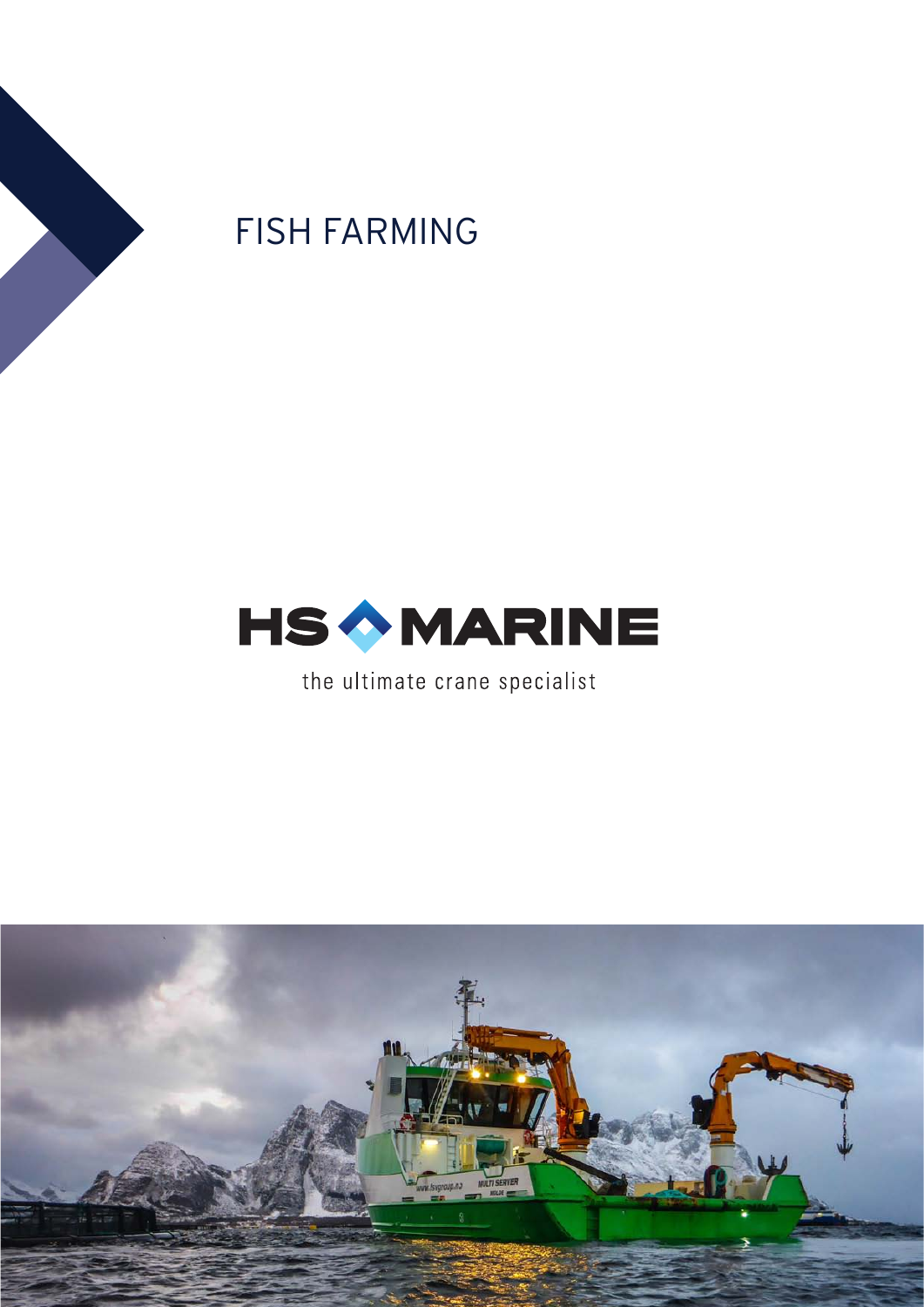### **RELIABILITY**

The fish farming industry needs equipment of the highest level of quality to ensure reliable and safe operations.

HS.Marine design focus is RELIABILITY, combined with easy and low maintenance. All components have been designed and selected to guarantee worldwide availability, easy inspection, low maintenance and easy service.

The quality of our components, the quality of our design, our obsession to detail and our tough testing, is what makes our cranes THE RELIABLE SOLUTION.





Together with our extensive checking and testing, the result is an unparalleled strength and reliability with a superior quality. We design for the

### **SAFETY**

To support the progress of the fish farming industry and to guarantee the safety, the fish farming equipment needs to be specially designed and developed for this application. It is now evident to the major operators that truck cranes or marinized cranes are not a good solution for fish farming industry.

We design our cranes to minimize and simplify the maintenance. The crane reliability reduces the need of spares and, consequently, the operational costs.

> Our cranes are prepared for the tough marine environment and are designed and built from the ground up for marine use, with high attention to detail.

application.



Our cranes can work in any configurations: no matter if the boom is fully extended vertically or if it is knuckled downwards. In every position the safe working load can be moved by any crane cylinders, including the telescopic ones.

Black box and event downloading system are also a standard equipment on larger cranes.



buy. Our cranes simply LAST.

This is the reason why we get so many satisfied and repeated customers.

The HS.Marine design concept, the quality of the components and the surface treatment reduce maintenance and lifetime costs, simplify the inspection activities and minimize the need for spares and recoating.

The marine fish farming environment demands equipment of the highest level of quality to ensure continuous and safe operations: HS.Marine cranes are able to satisfy these requirements. Moreover, HS.Marine specially design cranes for fish farming application.

All structures have been designed to take up heavy lateral forces and have a low value of deflexion.

For service vessels, HS.Marine has designed long boom knuckle telescopic cranes: we have supplied cranes up to 34 meters outreach, for hoisting the bird net on the larger farms.

Net haulers can be integrated in the cranes; more than one winch (up to 4 units) can be installed on the crane boom and simultaneously operated.

For synchronized operations, the crane radio remote control can be arranged to control other deck equipment, like winches or capstans. An operator chair can be supplied for remote controlling of several cranes from the wheel house, as requested by live fish carriers in particular.



## **CRANES DESIGNED FOR FISH FARMING**